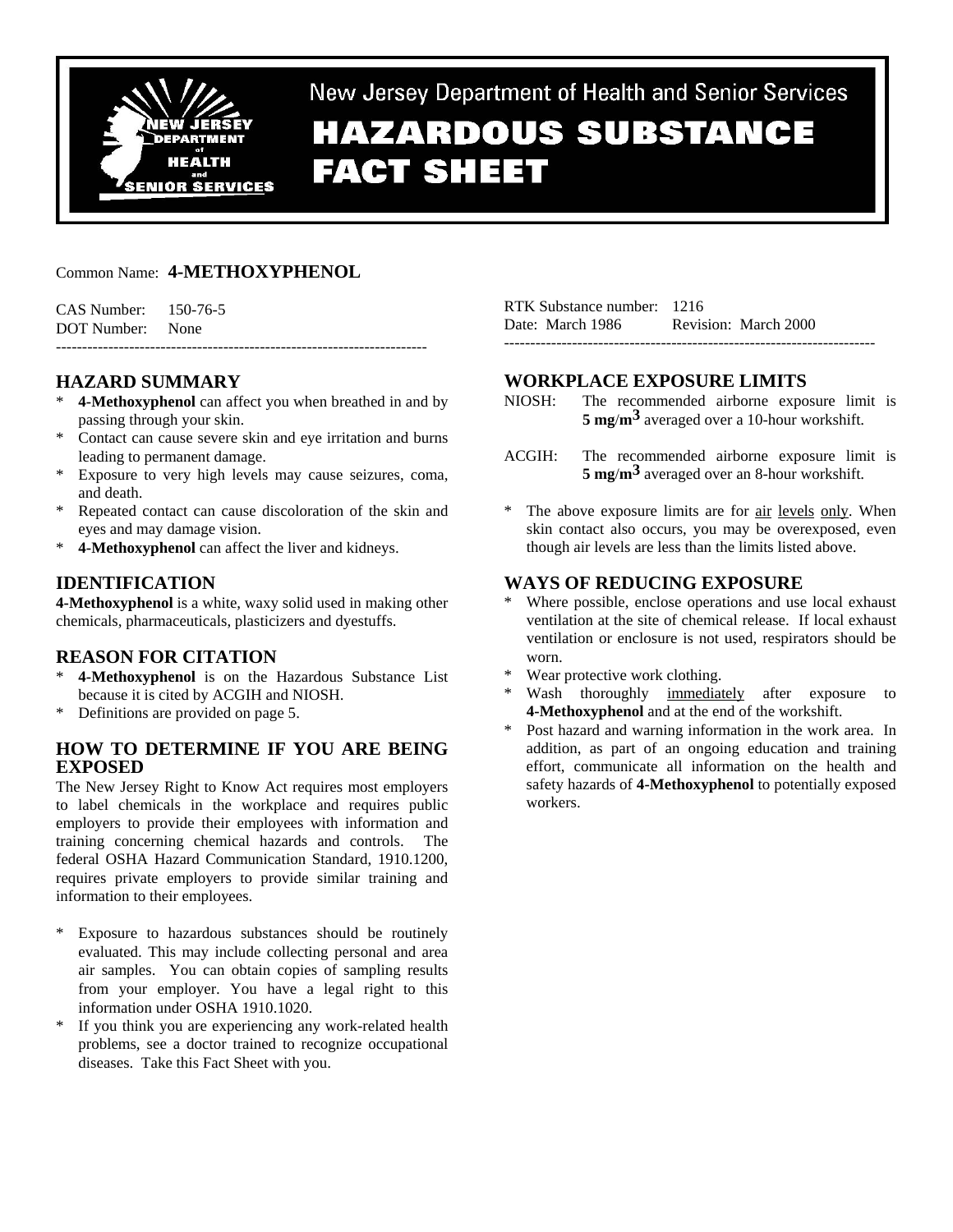# **4-METHOXYPHENOL** page 2 of 6

This Fact Sheet is a summary source of information of all potential and most severe health hazards that may result from exposure. Duration of exposure, concentration of the substance and other factors will affect your susceptibility to any of the potential effects described below.

---------------------------------------------------------------------------

### **HEALTH HAZARD INFORMATION**

### **Acute Health Effects**

The following acute (short-term) health effects may occur immediately or shortly after exposure to **4-Methoxyphenol**:

- \* Contact can cause severe skin and eye irritation and burns leading to permanent damage.
- \* Exposure to very high levels may cause seizures, coma, and death.

### **Chronic Health Effects**

The following chronic (long-term) health effects can occur at some time after exposure to **4-Methoxyphenol** and can last for months or years:

### **Cancer Hazard**

\* According to the information presently available to the New Jersey Department of Health and Senior Services, **4-Methoxyphenol** has not been tested for its ability to cause cancer in animals.

### **Reproductive Hazard**

According to the information presently available to the New Jersey Department of Health and Senior Services, **4-Methoxyphenol** has not been tested for its ability to affect reproduction.

### **Other Long-Term Effects**

- Repeated contact can cause discoloration of the skin and eyes and may damage vision.
- \* **4-Methoxyphenol** can affect the liver and kidneys.

### **MEDICAL**

### **Medical Testing**

If symptoms develop or overexposure is suspected, the following are recommended:

- Exam of the eyes and vision.
- \* Liver and kidney function tests.

Any evaluation should include a careful history of past and present symptoms with an exam. Medical tests that look for damage already done are not a substitute for controlling exposure.

Request copies of your medical testing. You have a legal right to this information under OSHA 1910.1020.

#### **Mixed Exposures**

Because more than light alcohol consumption can cause liver damage, drinking alcohol may increase the liver damage caused by **4-Methoxyphenol**.

### **WORKPLACE CONTROLS AND PRACTICES**

Unless a less toxic chemical can be substituted for a hazardous substance, **ENGINEERING CONTROLS** are the most effective way of reducing exposure. The best protection is to enclose operations and/or provide local exhaust ventilation at the site of chemical release. Isolating operations can also reduce exposure. Using respirators or protective equipment is less effective than the controls mentioned above, but is sometimes necessary.

In evaluating the controls present in your workplace, consider: (1) how hazardous the substance is, (2) how much of the substance is released into the workplace and (3) whether harmful skin or eye contact could occur. Special controls should be in place for highly toxic chemicals or when significant skin, eye, or breathing exposures are possible.

In addition, the following control is recommended:

\* Where possible, automatically transfer **4-Methoxyphenol** from drums or other storage containers to process containers.

Good **WORK PRACTICES** can help to reduce hazardous exposures. The following work practices are recommended:

- Workers whose clothing has been contaminated by **4-Methoxyphenol** should change into clean clothing promptly.
- \* Do not take contaminated work clothes home. Family members could be exposed.
- Contaminated work clothes should be laundered by individuals who have been informed of the hazards of exposure to **4-Methoxyphenol**.
- Eye wash fountains should be provided in the immediate work area for emergency use.
- \* If there is the possibility of skin exposure, emergency shower facilities should be provided.
- \* On skin contact with **4-Methoxyphenol**, immediately wash or shower to remove the chemical. At the end of the workshift, wash any areas of the body that may have contacted **4-Methoxyphenol**, whether or not known skin contact has occurred.
- Do not eat, smoke, or drink where **4-Methoxyphenol** is handled, processed, or stored, since the chemical can be swallowed. Wash hands carefully before eating, drinking, smoking, or using the toilet.
- Use a vacuum or a wet method to reduce dust during clean-up. DO NOT DRY SWEEP.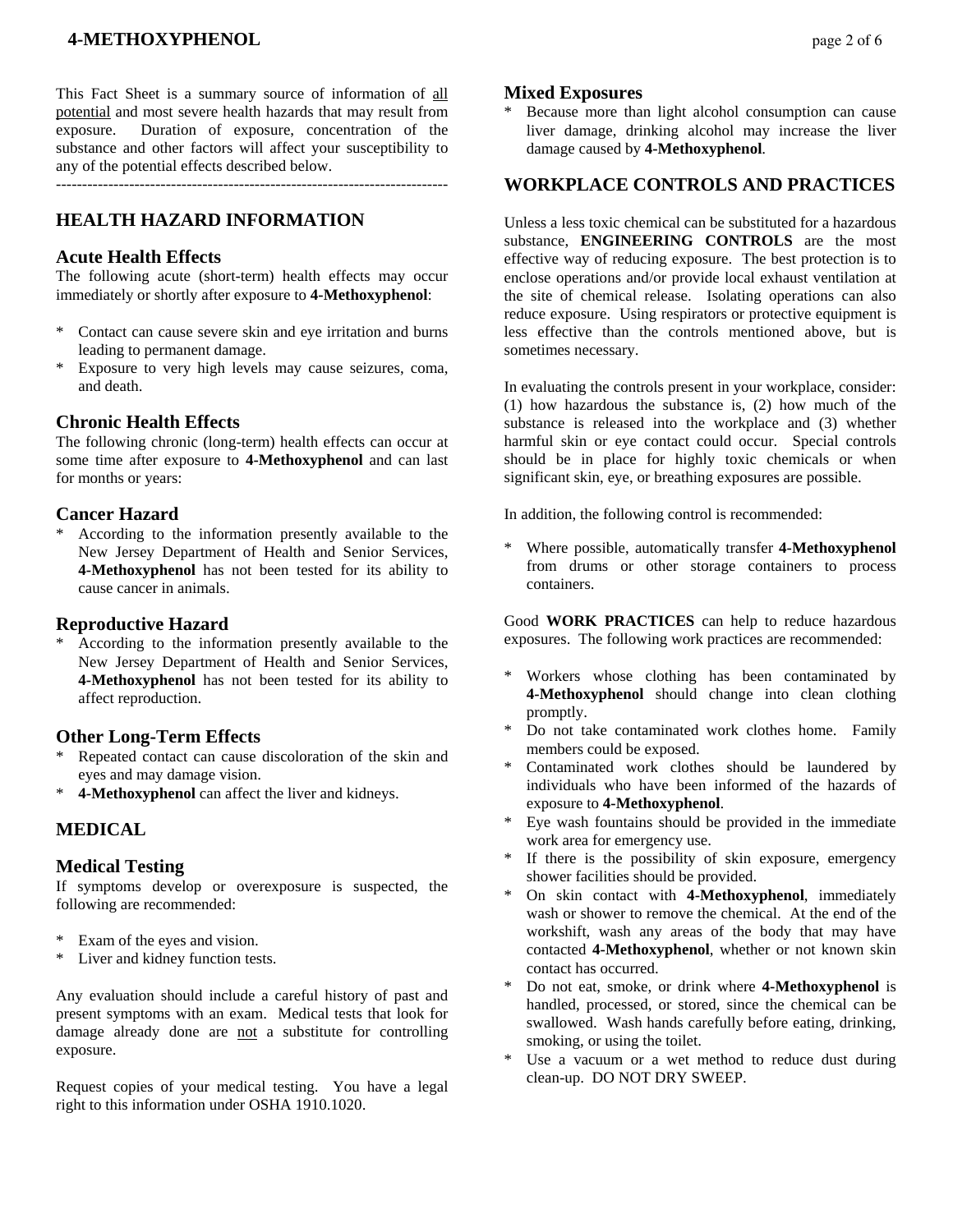# **PERSONAL PROTECTIVE EQUIPMENT**

WORKPLACE CONTROLS ARE BETTER THAN PERSONAL PROTECTIVE EQUIPMENT. However, for some jobs (such as outside work, confined space entry, jobs done only once in a while, or jobs done while workplace controls are being installed), personal protective equipment may be appropriate.

OSHA 1910.132 requires employers to determine the appropriate personal protective equipment for each hazard and to train employees on how and when to use protective equipment.

The following recommendations are only guidelines and may not apply to every situation.

# **Clothing**

- \* Avoid skin contact with **4-Methoxyphenol**. Wear protective gloves and clothing. Safety equipment suppliers/ manufacturers can provide recommendations on the most protective glove/clothing material for your operation.
- \* All protective clothing (suits, gloves, footwear, headgear) should be clean, available each day, and put on before work.

# **Eye Protection**

- Wear impact resistant eye protection with side shields or goggles.
- \* Wear a face shield along with goggles when working with corrosive, highly irritating or toxic substances.

# **Respiratory Protection**

**IMPROPER USE OF RESPIRATORS IS DANGEROUS.** Such equipment should only be used if the employer has a written program that takes into account workplace conditions, requirements for worker training, respirator fit testing and medical exams, as described in OSHA 1910.134.

- \* NIOSH has established new testing and certification requirements for negative pressure, air purifying, particulate filter and filtering facepiece respirators. The filter classifications of dust/mist/fume, paint spray or pesticide prefilters, and filters for radon daughters, have been replaced with the N, R, and P series. Each series has three levels of filtering efficiency: 95%, 99%, and 99.9%. Check with your safety equipment supplier or your respirator manufacturer to determine which respirator is appropriate for your facility.
- If while wearing a filter or cartridge respirator you can smell, taste, or otherwise detect **4-Methoxyphenol**, or if while wearing particulate filters abnormal resistance to breathing is experienced, or eye irritation occurs while wearing a full facepiece respirator, leave the area immediately. Check to make sure the respirator-to-face seal is still good. If it is, replace the filter or cartridge. If the seal is no longer good, you may need a new respirator.
- Be sure to consider all potential exposures in your workplace. You may need a combination of filters, prefilters or cartridges to protect against different forms of a chemical (such as vapor and mist) or against a mixture of chemicals.
- Where the potential exists for exposure over  $5 \text{ mg/m}^3$ , use a MSHA/NIOSH approved supplied-air respirator with a full facepiece operated in a pressure-demand or other positive-pressure mode. For increased protection use in combination with an auxiliary self-contained breathing apparatus operated in a pressure-demand or other positivepressure mode.

# **QUESTIONS AND ANSWERS**

- Q: If I have acute health effects, will I later get chronic health effects?
- A: Not always. Most chronic (long-term) effects result from repeated exposures to a chemical.
- Q: Can I get long-term effects without ever having shortterm effects?
- A: Yes, because long-term effects can occur from repeated exposures to a chemical at levels not high enough to make you immediately sick.
- Q: What are my chances of getting sick when I have been exposed to chemicals?
- A: The likelihood of becoming sick from chemicals is increased as the amount of exposure increases. This is determined by the length of time and the amount of material to which someone is exposed.
- Q: When are higher exposures more likely?
- A: Conditions which increase risk of exposure include dust releasing operations (grinding, mixing, blasting, dumping, etc.), other physical and mechanical processes (heating, pouring, spraying, spills and evaporation from large surface areas such as open containers), and "confined space" exposures (working inside vats, reactors, boilers, small rooms, etc.).
- Q: Is the risk of getting sick higher for workers than for community residents?
- A: Yes. Exposures in the community, except possibly in cases of fires or spills, are usually much lower than those found in the workplace. However, people in the community may be exposed to contaminated water as well as to chemicals in the air over long periods. This may be a problem for children or people who are already ill.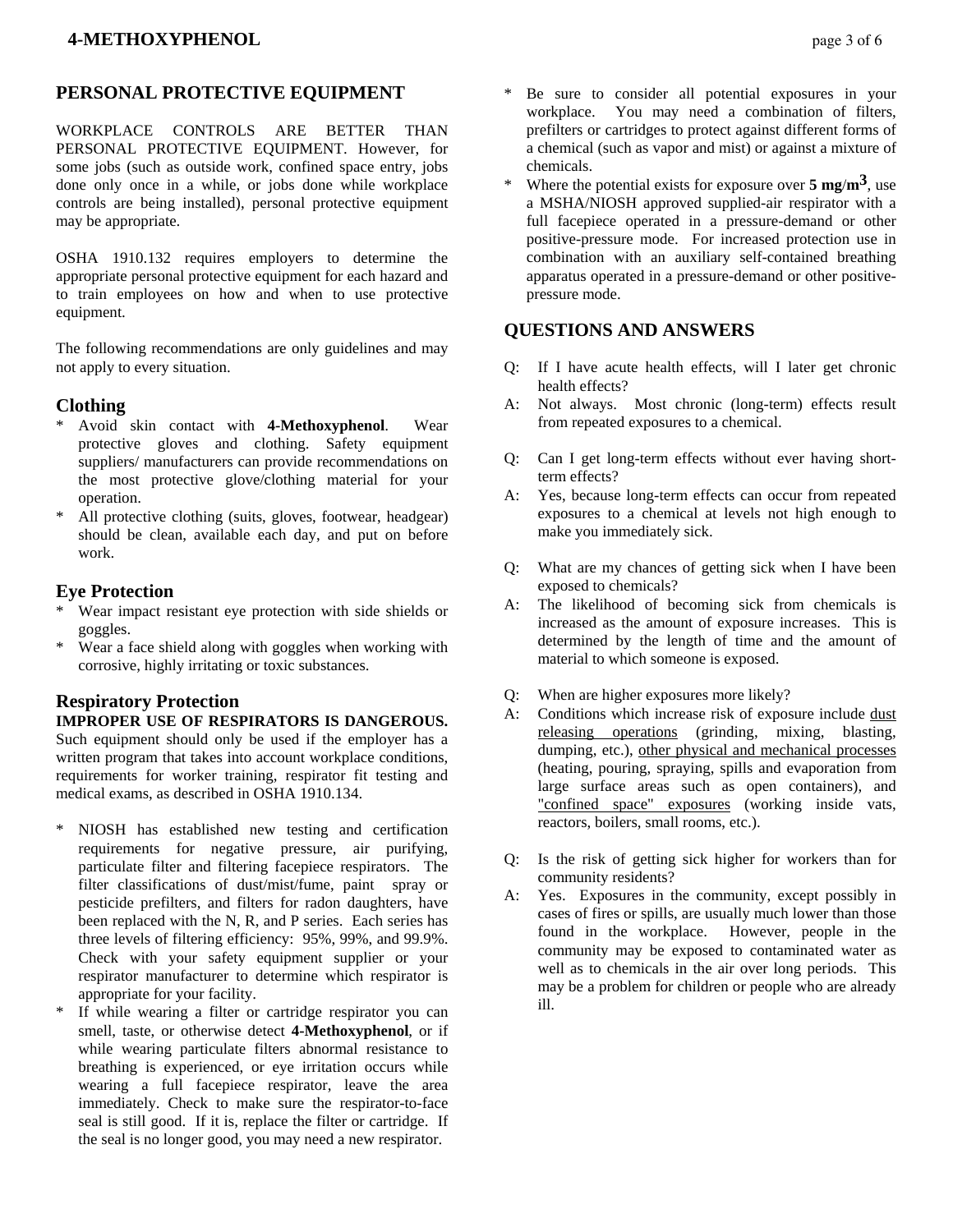#### --------------------------------------------------------------------------- The following information is available from:

 New Jersey Department of Health and Senior Services Occupational Health Service PO Box 360 Trenton, NJ 08625-0360 (609) 984-1863 (609) 292-5677 (fax)

Web address: http://www.state.nj.us/health/eoh/odisweb/

#### **Industrial Hygiene Information**

Industrial hygienists are available to answer your questions regarding the control of chemical exposures using exhaust ventilation, special work practices, good housekeeping, good hygiene practices, and personal protective equipment including respirators. In addition, they can help to interpret the results of industrial hygiene survey data.

#### **Medical Evaluation**

If you think you are becoming sick because of exposure to chemicals at your workplace, you may call personnel at the Department of Health and Senior Services, Occupational Health Service, who can help you find the information you need.

#### **Public Presentations**

Presentations and educational programs on occupational health or the Right to Know Act can be organized for labor unions, trade associations and other groups.

#### **Right to Know Information Resources**

The Right to Know Infoline (609) 984-2202 can answer questions about the identity and potential health effects of chemicals, list of educational materials in occupational health, references used to prepare the Fact Sheets, preparation of the Right to Know survey, education and training programs, labeling requirements, and general information regarding the Right to Know Act. Violations of the law should be reported to (609) 984-2202.

---------------------------------------------------------------------------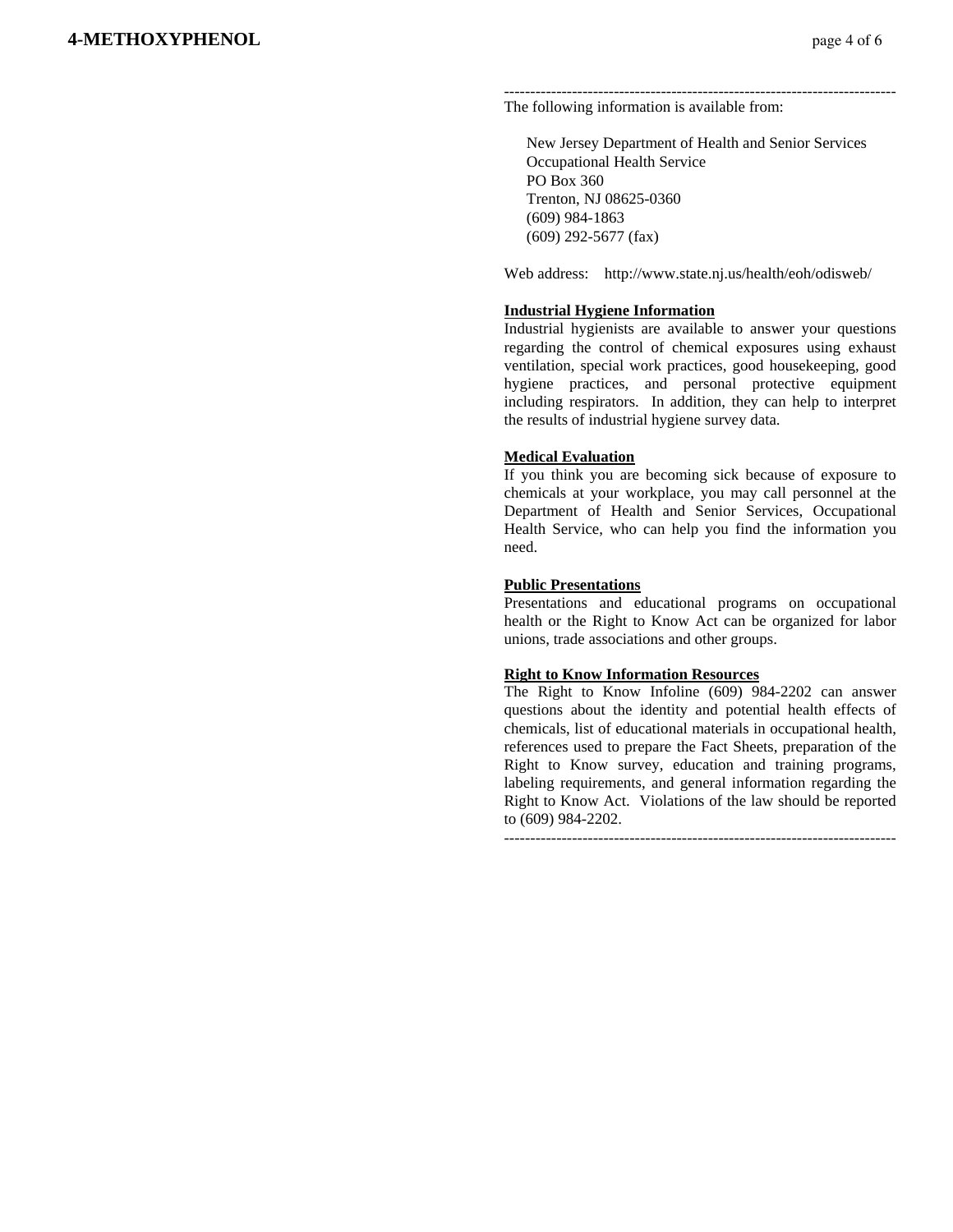### **<b>4-METHOXYPHENOL** page 5 of 6

### **DEFINITIONS**

**ACGIH** is the American Conference of Governmental Industrial Hygienists. It recommends upper limits (called TLVs) for exposure to workplace chemicals.

A **carcinogen** is a substance that causes cancer.

The **CAS number** is assigned by the Chemical Abstracts Service to identify a specific chemical.

A **combustible** substance is a solid, liquid or gas that will burn.

A **corrosive** substance is a gas, liquid or solid that causes irreversible damage to human tissue or containers.

**DEP** is the New Jersey Department of Environmental Protection.

**DOT** is the Department of Transportation, the federal agency that regulates the transportation of chemicals.

**EPA** is the Environmental Protection Agency, the federal agency responsible for regulating environmental hazards.

A **fetus** is an unborn human or animal.

A **flammable** substance is a solid, liquid, vapor or gas that will ignite easily and burn rapidly.

The **flash point** is the temperature at which a liquid or solid gives off vapor that can form a flammable mixture with air.

**HHAG** is the Human Health Assessment Group of the federal EPA.

**IARC** is the International Agency for Research on Cancer, a scientific group that classifies chemicals according to their cancer-causing potential.

A **miscible** substance is a liquid or gas that will evenly dissolve in another.

**mg/m3** means milligrams of a chemical in a cubic meter of air. It is a measure of concentration (weight/volume).

**MSHA** is the Mine Safety and Health Administration, the federal agency that regulates mining. It also evaluates and approves respirators.

A **mutagen** is a substance that causes mutations. A **mutation** is a change in the genetic material in a body cell. Mutations can lead to birth defects, miscarriages, or cancer.

**NAERG** is the North American Emergency Response Guidebook. It was jointly developed by Transport Canada, the United States Department of Transportation and the Secretariat of Communications and Transportation of Mexico. It is a guide for first responders to quickly identify the specific or generic hazards of material involved in a transportation incident, and to protect themselves and the general public during the initial response phase of the incident.

**NCI** is the National Cancer Institute, a federal agency that determines the cancer-causing potential of chemicals.

**NFPA** is the National Fire Protection Association. It classifies substances according to their fire and explosion hazard.

**NIOSH** is the National Institute for Occupational Safety and Health. It tests equipment, evaluates and approves respirators, conducts studies of workplace hazards, and proposes standards to OSHA.

**NTP** is the National Toxicology Program which tests chemicals and reviews evidence for cancer.

**OSHA** is the Occupational Safety and Health Administration, which adopts and enforces health and safety standards.

**PEOSHA** is the Public Employees Occupational Safety and Health Act, a state law which sets PELs for New Jersey public employees.

**ppm** means parts of a substance per million parts of air. It is a measure of concentration by volume in air.

A **reactive** substance is a solid, liquid or gas that releases energy under certain conditions.

A **teratogen** is a substance that causes birth defects by damaging the fetus.

**TLV** is the Threshold Limit Value, the workplace exposure limit recommended by ACGIH.

The **vapor pressure** is a measure of how readily a liquid or a solid mixes with air at its surface. A higher vapor pressure indicates a higher concentration of the substance in air and therefore increases the likelihood of breathing it in.